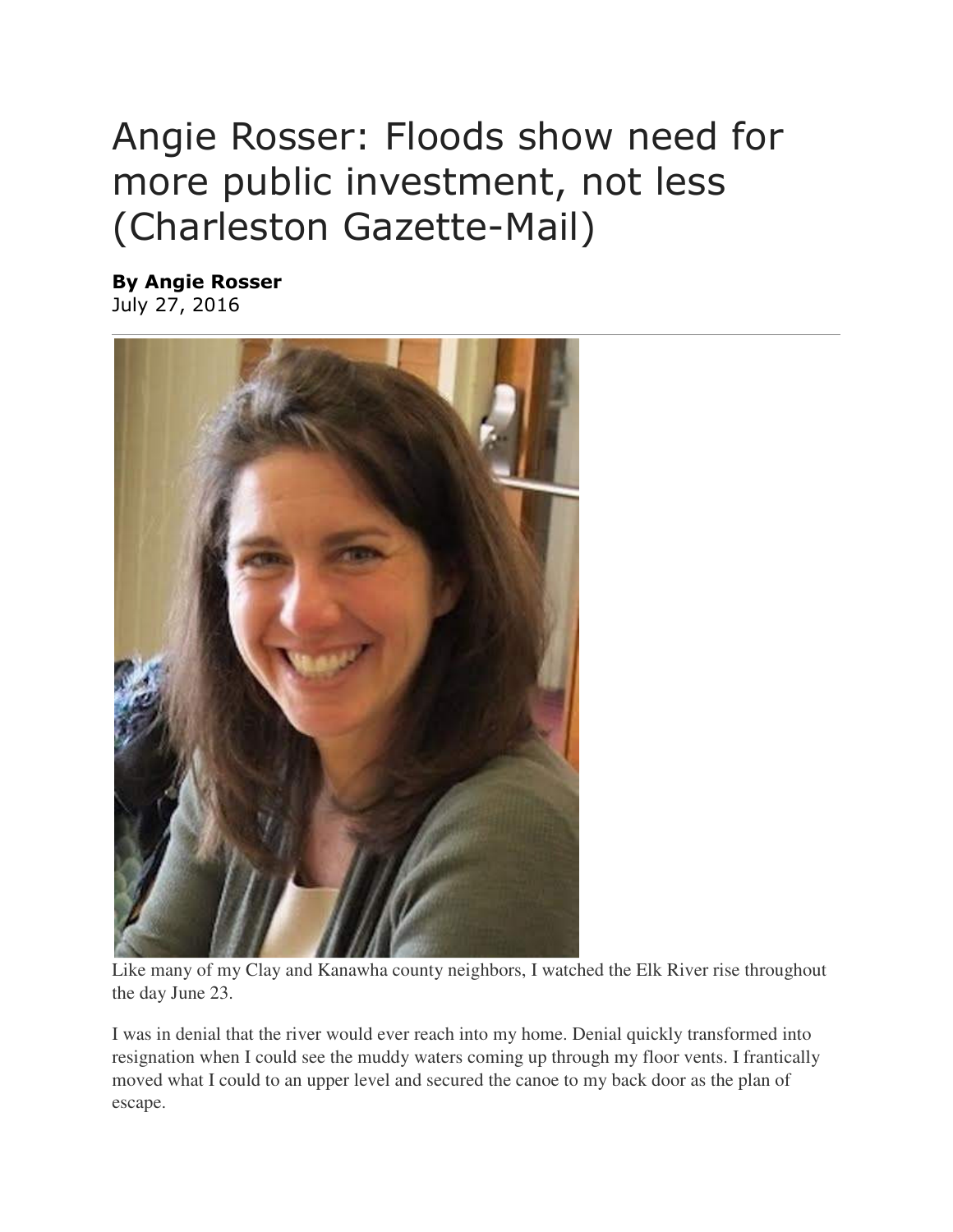In the weeks since, even without running water or electricity, inches of mud were shoveled out, floors and walls removed, furniture sent to the dump, flood-water-filled ducts and insulation dragged out — thanks to some amazing friends and volunteers.

Through it all, I've found myself pulled between two poles of thoughts and emotions. One is the overwhelming sense of gratitude for all those people who helped or offered to help, who took time from their lives to help me with mine. The other is a sense of despair for something this flood signifies for West Virginia.

When I now go to work in Charleston, I am struck by a sense of entering another world. It's a world in which people's homes are not destroyed. Where, when the tap is opened, water flows. When a switch is flicked, a light comes on. And neighbors are not sleeping in tents.

When I go to Charleston, I wonder whether legislators bent on spending cuts see the connection between good government and people who are secure.

The floods came on the heels of a legislative session focused on slashing every government service. It has become a point of pride for some legislators to cut spending at all costs.

They have convinced themselves if they make government small enough and cheap enough, new businesses will flock to West Virginia.

The floods show me the opposite is true. It's an alternate universe as striking as the one between those living in tents uncertain what the future will hold and those enjoying a relaxed lunch with friends on Capitol Street.

One of the primary functions of government is to provide the infrastructure for society to flourish and the resources to assist citizens in times of disaster. Most people looking to start or relocate a business get this.

When businesses relocate, they look for schools that are funded for excellence. They look for outdoor recreation opportunities and quality of life. They look for roads that are safe and well maintained. They look for infrastructure that will be there for them when crisis comes.

That is because business owners are investors. They know: You invest to grow; you don't cut your way to greater revenue.

Recent Gazette-Mail articles by Andrew Brown and David Gutman illuminate the contradictive direction our state seems to be moving: How can cutting funding for our infrastructure, public health and public safety help build a place that is inviting to people and businesses?

When we invest in infrastructure, we are investing in people. When we invest in people, we are investing in communities. When we invest in communities, we are building a stronger environment for business to grow — bringing more opportunities for prosperity.